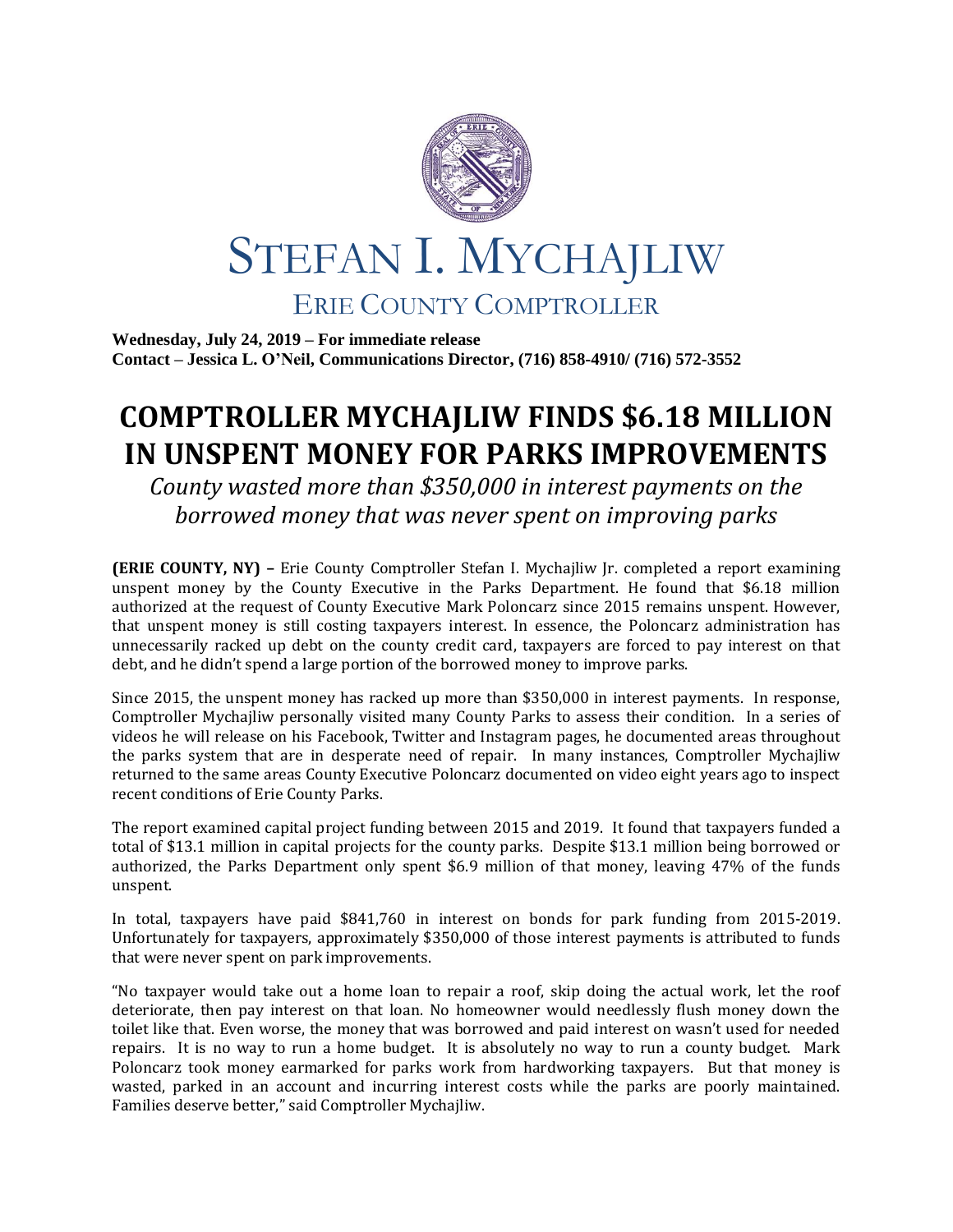Essentially, County Executive Poloncarz rang up the county credit card, never spent the money to do a lot of the work, and now the balance is costing taxpayers even more through interest costs. Every day the county incurs additional interest costs. At the time of the report, the county had paid approximately \$350,000 in interest payments on the millions in unspent funds.

"The mismanagement of the parks system is alarming. Every year the County Executive requests money to borrow for parks repairs and improvements. However, in conducting our review of the financial records, we found taxpayers put millions of dollars on the county credit card and paid interest on it for work that was never done. Meanwhile, the parks throughout Erie County deteriorated year after year during the time reviewed," said Comptroller Mychajliw.

In fact, now halfway through the year, the Comptroller's Office has not been asked by the County Executive to borrow the funds for 2019. The money earmarked for work in the parks, approved by the Legislature and included in the 2019 budget, which determines how much county residents will pay in taxes, is not being utilized. Additionally, the County Executive has not requested cash advances for any project in the capital budget.

"Not enough work is being done at the parks, but the County Executive is still charging taxpayers. Your tax bill includes funding for this purpose. Unfortunately, after you pay your tax bill, a significant portion of park improvements aren't occurring. This goes back years. So, my staff and I toured the parks, just as Mark Poloncarz did eight years ago when he served as Comptroller. Unfortunately, we found the same troubling problems that he did. The same problems Mark Poloncarz brought up in his videos eight years ago, still exist in county parks today. As taxpayers will see in our most recent videos, Mark Poloncarz has done nothing to fix these problems that he himself documented in his own videos eight years ago.

"During my tours I found a laundry list of concerning issues. We are more than halfway through the year and the parks are in terrible shape," said Comptroller Mychajliw. "It's shameful that \$6.18 million is sitting unspent while the parks are in this condition. It's wasteful that taxpayers paid \$350,000 in interest payments on park improvements that never got done. Imagine the difference that could have been made with just the interest money alone?"

Comptroller Mychajliw found numerous issues, including but not limited to, rusting playground equipment with extensive peeling paint; crumbling stone pillars supporting shelters; uneven and cracked walking paths; rotting wood on picnic tables and playground equipment, rusted and unsanitary grills; shelters with holes in their roof; bathrooms missing toilets; leaking sinks; exposed wiring; unsafe handicap facilities; and much more.

Within the \$13.1 million examined, \$3.65 million was borrowed from 2015-2018 and another \$950,000 was authorized in 2019 specifically for "Countywide Parks Improvements." Of that, \$2.16 million remains unspent. This could be used for new play structures; fire alarm upgrades; security systems; paving roadways and paths; and removing unsafe structures.

"As a husband and father, I immediately noticed how decrepit the playground equipment and swings were. I wouldn't let my kids play on many of these structures," said Comptroller Mychajliw.